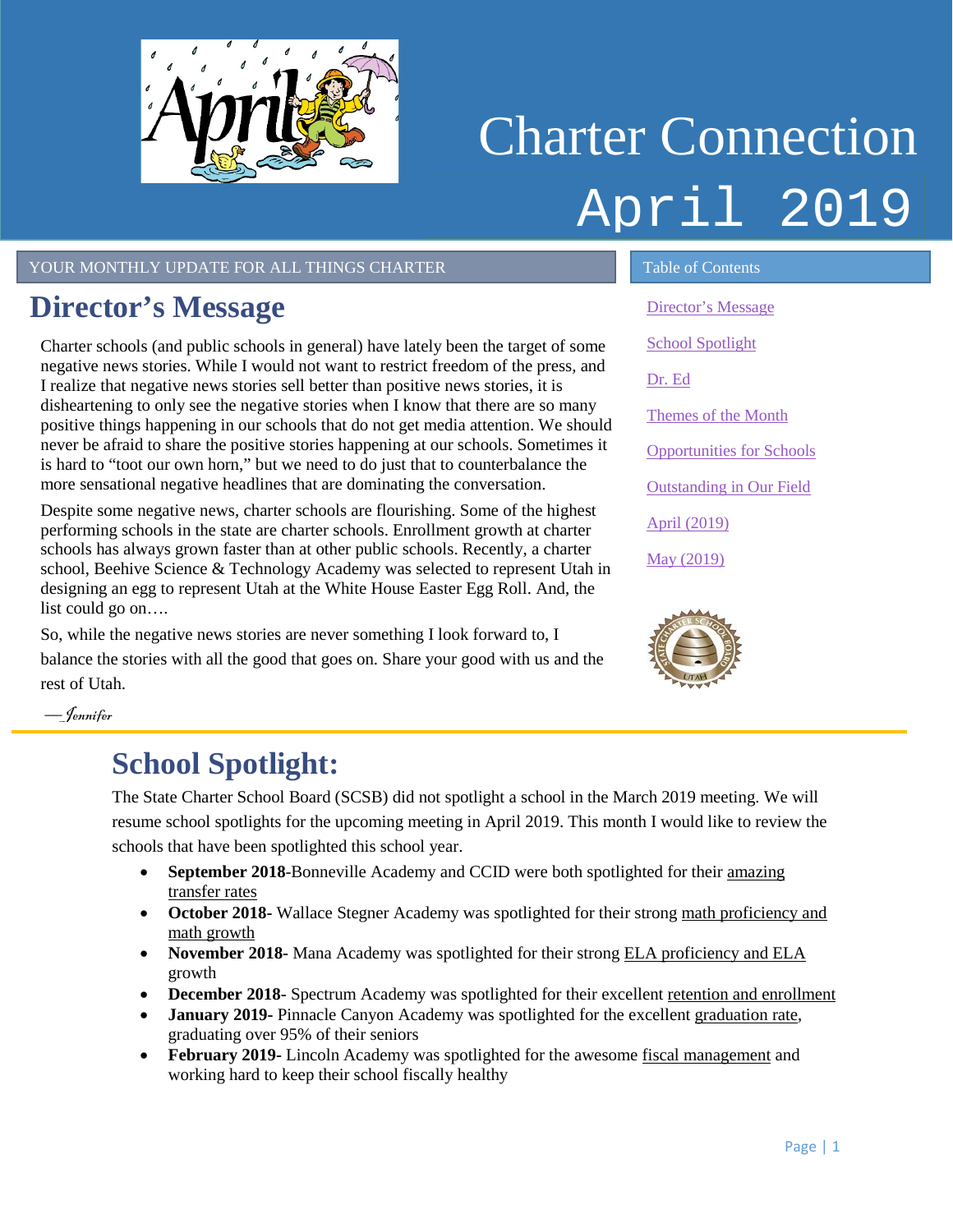### <span id="page-1-0"></span>**Dear Dr. Ed,**

I am always looking for a new, great book to help me hone my leadership and inspire me in my daily work. What books do you recommend?

Sincerely, Never Stop Learning

#### Dear **Never Stop Learning**,

I love this question because although most leaders are incredibly busy, taking the time to continue your own development as a leader, including being motivated by the words of others, will ultimately result in better outcomes for students. The books in this list are meant for anyone in leadership. The links will take you to a Google Books sample.

#### 1) [Leading Collaborative Learning](https://books.google.com/books?id=SXk1CwAAQBAJ&printsec=frontcover&dq=Leading+Collaborative+Learning&hl=en&sa=X&ved=0ahUKEwiI1JDk7_zgAhXCpJ4KHQnVBMEQ6AEIJzAA#v=onepage&q=Leading%20Collaborative%20Learning&f=false)

A strategic path for leaders and teachers to follow which will help them improve student learning.

#### 2) [From Teacher to Leader: Finding Your Way as a First Time](https://books.google.com/books?id=M3QpwQEACAAJ&dq=From+Teacher+to+Leader:+Finding+Your+Way+As+A+first+Time+Leader+Without+Losing+Your+Mind&hl=en&sa=X&ved=0ahUKEwixpZX87_zgAhXEsJ4KHUzBD-IQ6AEIJzAA)  [Leader Without Losing Your Mind](https://books.google.com/books?id=M3QpwQEACAAJ&dq=From+Teacher+to+Leader:+Finding+Your+Way+As+A+first+Time+Leader+Without+Losing+Your+Mind&hl=en&sa=X&ved=0ahUKEwixpZX87_zgAhXEsJ4KHUzBD-IQ6AEIJzAA)

Whether you have already made the move into leadership or are wondering whether a role in administration is right for you, will help you make the best decisions for yourself and those you serve.

#### 3) [Visible Learning & the Science of How We Learn](https://books.google.com/books?id=VdhAAQAAQBAJ&printsec=frontcover&dq=visible+learning&hl=en&sa=X&ved=0ahUKEwjLqtHr8PzgAhXJi54KHZUdDN0Q6AEIOjAD#v=onepage&q=visible%20learning&f=false)

Hattie has joined forces with cognitive psychologist Greg Yates to build on the original data, showing how its underlying ideas and the cutting edge of cognitive science can form a powerful and complimentary framework for shaping learning in the classroom and beyond.

#### 4) [Hacking Leadership](https://books.google.com/books?id=mizEAQAACAAJ&dq=Hacking+Leadership&hl=en&sa=X&ved=0ahUKEwjQqd-W8vzgAhV3HDQIHZLoBBQQ6AEIJzAA)

When school leaders join teachers, students, and parents in a collaborative effort to improve teaching and learning, achievement soars and schools turn into vibrant communities, filled with enthusiastic members.

#### 5) [Collective Efficacy: How Educators' Beliefs Impact Student](https://books.google.com/books?id=kLpRDQAAQBAJ&dq=Collective+Efficacy:+How+Educators%E2%80%99+Beliefs+Impact+Student+Learning&source=gbs_navlinks_s)  [Learning](https://books.google.com/books?id=kLpRDQAAQBAJ&dq=Collective+Efficacy:+How+Educators%E2%80%99+Beliefs+Impact+Student+Learning&source=gbs_navlinks_s)

Collective efficacy (CE)—the belief that, through collective actions, educators can influence student outcomes and increase achievement.

For me the best books are the ones I wake up thinking about these five books have done that for me lately. I hope you will find the same inspiration. Happy Reading!

Dr. Ed U. Cation

#### **Themes of the Month**

<span id="page-1-1"></span>Last year the State Charter School Board staff sent out the first annual request for assurances in UCAP. The assurances in UCAP are required by SCSB. These are not the UCA assurances. Governing boards assure that they are following 17 items that are required by rule, statute, contracted in the charter, or considered a best practice. Examples include properly noticing board meetings, reviewing progress on charter goals, and evaluating the executive director annually.

There will be two changes this year. Last year, completing the assurance form was optional and the deadline was later in the year. Assurances will be open earlier. [UCAP](https://ucap.schools.utah.gov/Account/Login) will be open for assurances beginning May 1<sup>st</sup> and closing June  $30<sup>th</sup>$ . The second change is that completing this form is <u>mandatory</u> for all LEA's.

About one in four schools who completed the assurances last year in UCAP identified an item that was not completed. The most common assurance that was not met was having completed background checks from new board members. There is a notes section to let us know what due diligence has occurred. SCSB staff can provide follow-up or support to help build stronger governing boards.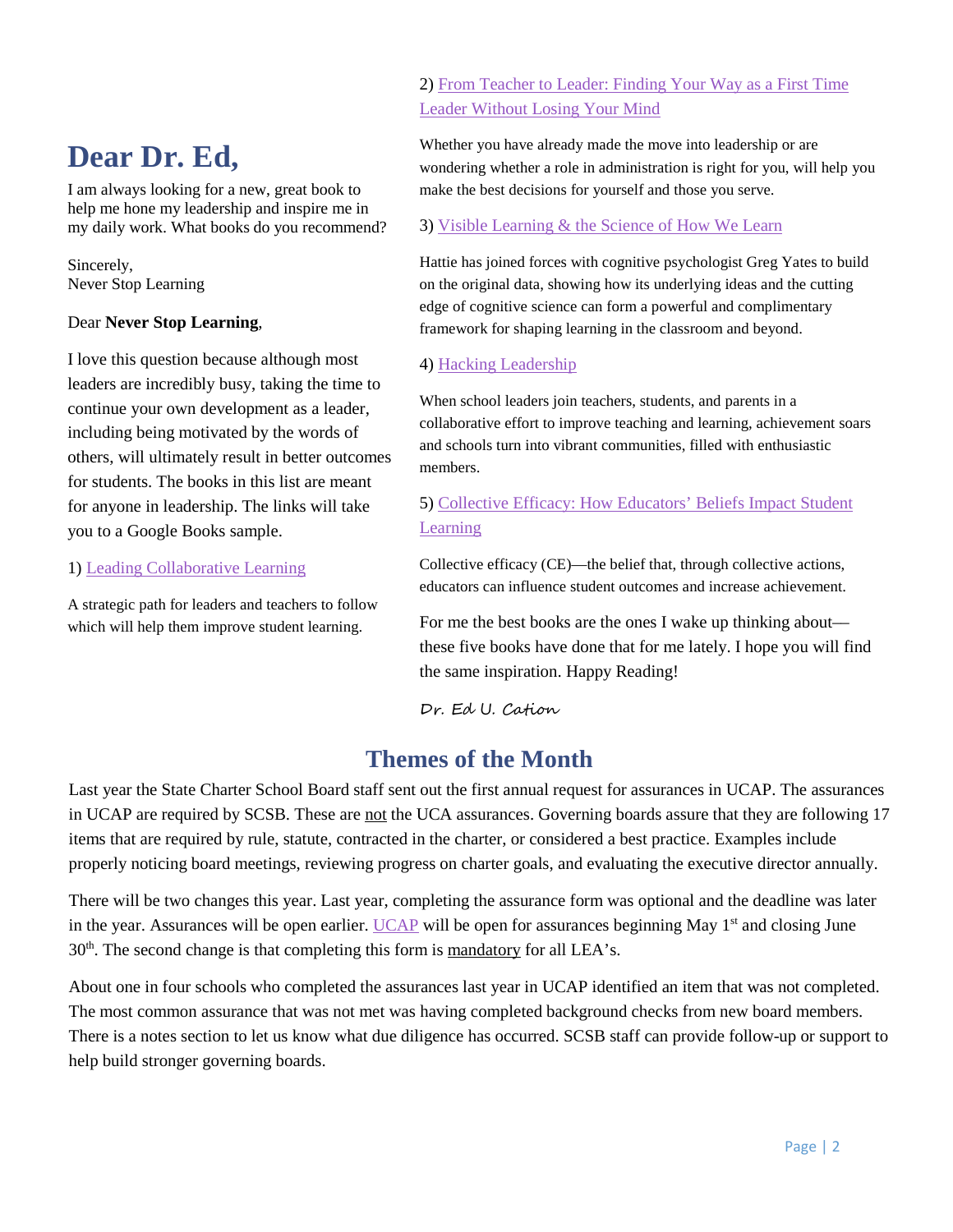### Opportunities for Schools

- <span id="page-2-0"></span>Save the Date. Join Entheos Academy Magna on May 9th at 6:30 PM to celebrate and learn about their Student Service Learning Projects. [Click here for](https://twitter.com/UtahSCSB/status/1107730668681904139)  [more info.](https://twitter.com/UtahSCSB/status/1107730668681904139)
- On October 24-26 the National Science Teachers Association is holding their Regional Conference in Salt Lake City. All science teachers, Elementary and STEM teachers would find this of great value. There is a grant available. [See link](https://twitter.com/UtahSCSB/status/1108820864244555776)  [for more info](https://twitter.com/UtahSCSB/status/1108820864244555776)
- Utah Charter Seminars are rapidly approaching. See the details and dates [here.](https://twitter.com/UtahSCSB/status/1088831561141768193)



<span id="page-2-1"></span>

- Tara Merryweather of Utah County Academy of Sciences, was named as the March Employee of the Month of State Charter School Board Authorized Schools! Congratulations! Nominate your colleague[s here.](https://docs.google.com/forms/d/e/1FAIpQLSdCs8ICTgo8UzwV7nFe0HiogaRQhfHtxc9YpqXcNvC1nuT56g/viewform?usp=sf_link)
- 2 AMES students, 1 NUAMES student, 1 UCAS Student, and 1 APA student have received the Daniels Scholarship. Way to go!
- Beehive Academy female students Kimberly, Fatima, Nihal, Sarah and Dua got US Congressional Gold Medal!
- Beehive Science & Technology Academy has earned the College Board's AP® Computer Science Female Diversity Award for attaining female student representation in AP Computer Science Principles for 2018. Beehive is one of only 685 (of 18,000+) worldwide to achieve this.
- On April 22, Beehive Science & Technology Academy ( @BeehiveAcademy ) will represent Utah in the State Egg Design program at the White House by designing an egg that represents the state. Their egg will be displayed at the event's entrance.
- In 2018-19 STEM School Designation Status, Bonneville Academy has received gold, and Vanguard Academy has received bronze.
- <span id="page-2-2"></span>• American Academy of Innovation has been accepted in the state's Competency-Based Pilot Learning Program and will begin planning a competency-based education system in order to move to a pilot implementation phase in the 2020-21 school year!